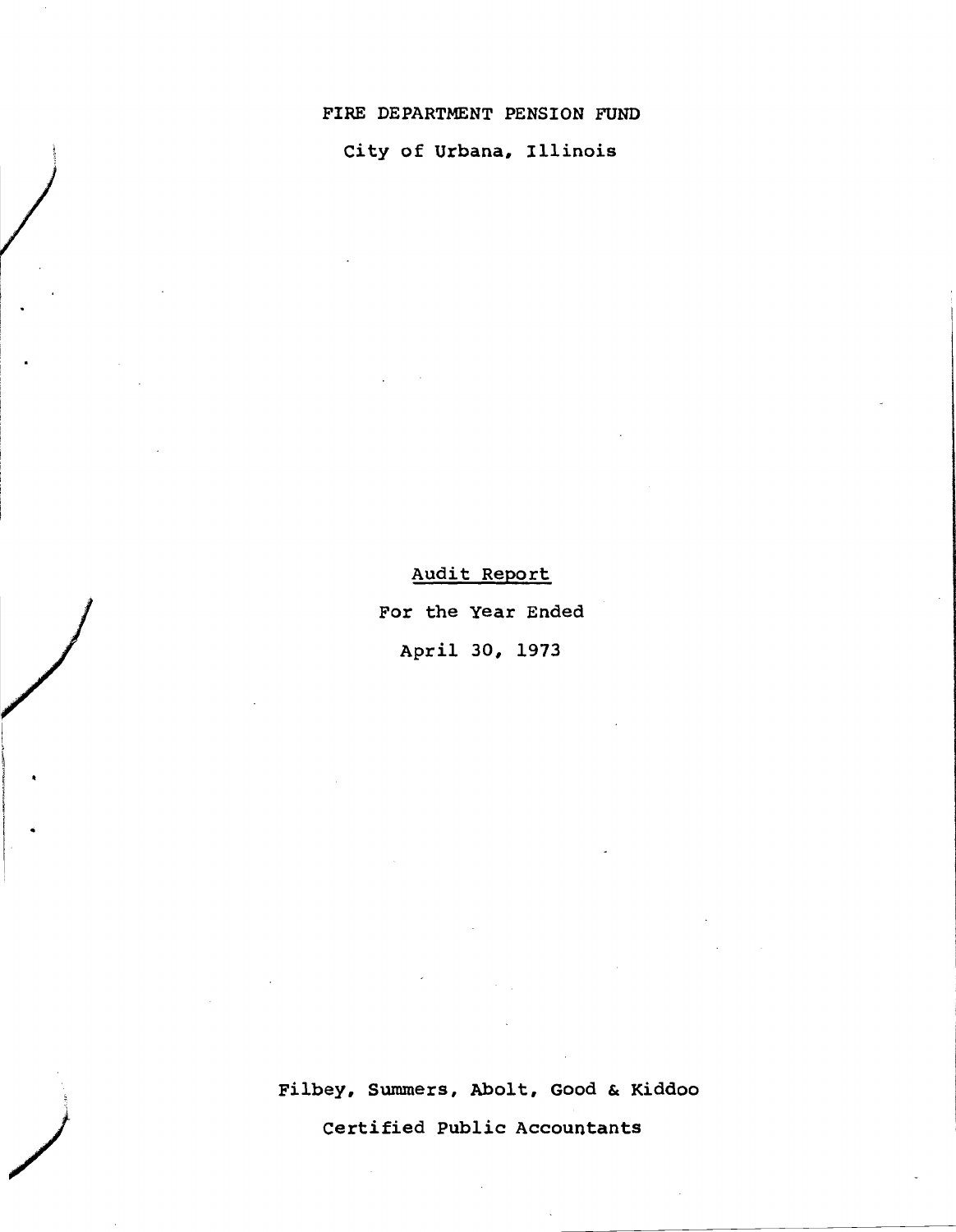# CONTENTS

|                                                                                                                                                               | Page                    |
|---------------------------------------------------------------------------------------------------------------------------------------------------------------|-------------------------|
|                                                                                                                                                               | $\overline{\mathbf{3}}$ |
| Statement of Assets, Liabilities and Fund Balance<br>Arising from Cash Transactions (Exhibit A)                                                               | 4                       |
| Statement of Revenue Collected and Expenses Paid                                                                                                              | $5^{\circ}$             |
| Statement of Changes in Fund Balance                                                                                                                          | 6                       |
| Notes to Financial Statements                                                                                                                                 | $\overline{\mathbf{z}}$ |
| Schedule of Investments and Interest Income<br>$(Schedule 1) \cdot \cdot \cdot \cdot \cdot \cdot \cdot \cdot \cdot \cdot \cdot \cdot \cdot \cdot \cdot \cdot$ | 8                       |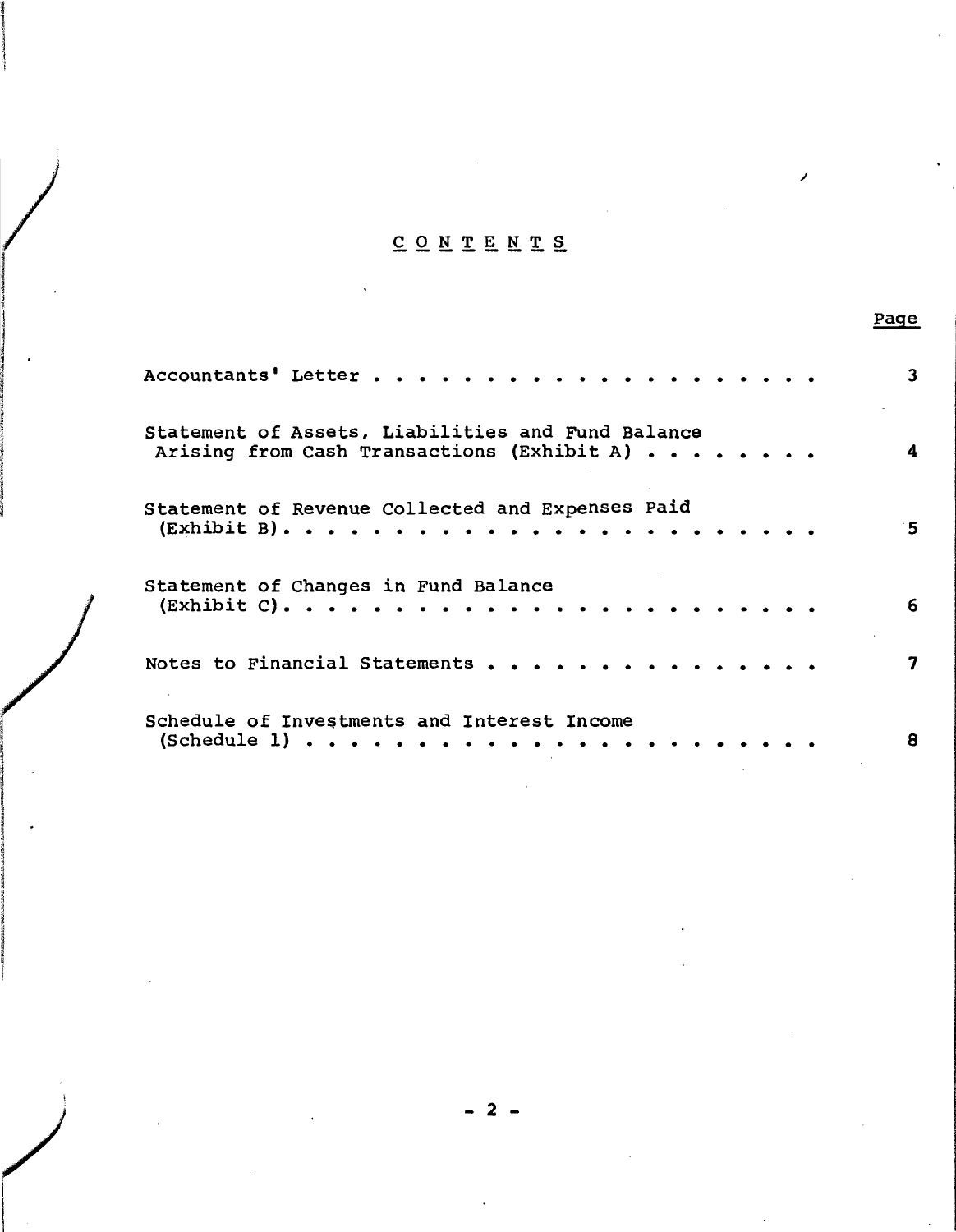### FILBEY. SUMMERS, ABOLT. GOOD & KIDDOO

Certified Public Accountants

\_PARTNERS\_ N. V. FILBEY, C.P.A. WARREN D. SUMMERS, C.P.A. REX ABOLT, C.P.A. Hugh B. Goob, <mark>c.p.a.</mark><br>Ronald Kiddoo<mark>, c.p.a.</mark>

 $-$ STAFF $-$ DONALD G. CLEMENTS, C.P.A.<br>GERALD W. GARDNER, C.P.A.<br>EDWARD C. REUTER, C.P.A. JAMES A. SIKICH. C.P.A.

Champaign, Illinois June 8, 1973

CHAMPAIGN, ILLINOIS 61820 507 SOUTH SECOND STREET [217] 356-8315

URBANA, ILLINOIS 61801 **202 BUSEY BANK BUILDING** (217) 367-5429

Board of Trustees Fire Department Pension Fund Urbana, Illinois

Gentlemen:

an dari **INVESTIGATION ENGINEER** 1

We have examined the statement of assets, liabilities and fund balance arising from cash transactions of the Fire Department Pension Fund of Urbana, Illinois as of April 30, 1973, and the related statements of revenue collected and expenses paid and changes in fund balance for the year then ended. Our examination was made in accordance with generally accepted auditing standards and accordingly included such tests of the accounting records and such other auditing procedures as we considered necessary in the circumstances.

In our opinion, the aforementioned statements present fairly the assets, liabilities and fund balance arising from cash transactions of the Fire Department Pension FUnd of Urbana, Illinois as of April 30, 1973, and the revenue collected and expenses paid and the changes in fund balance during the year then ended.

Very truly yours,

tille, Summery (tbolt, Good & Kiddoo

 $\int$  certified Public Accountants

- 3 -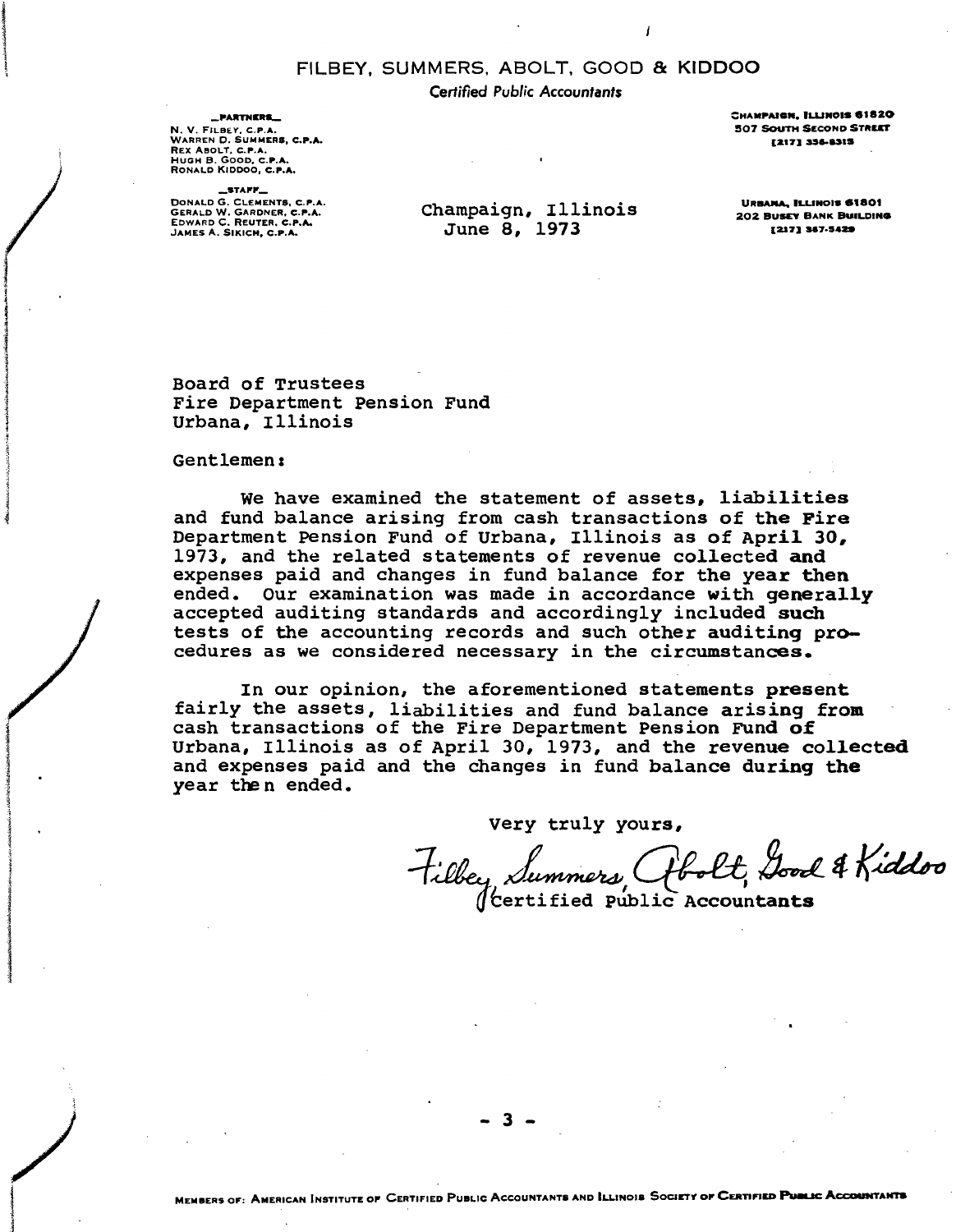STATEMENT OF ASSETS, LIABILITIES AND FUND BALANCE ARISING FROM CASH TRANSACTIONS

Fire Department pension Fund

City of Urbana, Illinois

April 30, 1973

)

international and control to the control of the control of the control of the control of the control of the co<br>In the control of the control of the control of the control of the control of the control of the control of the

)

**International Community**<br>International Community<br>International Community<br>International Community<br>International Community I I

and and a stronger of the state of the state of the state of the state of the state of the state of the state of the state of the state of the state of the state of the state of the state of the state of the state of the s !

 $\overline{\phantom{a}}$ 

!

#### ASSETS

| Cash in Bank - Checking Account                                                  |                         | \$2,779.29           |
|----------------------------------------------------------------------------------|-------------------------|----------------------|
| Investments - At Cost: (Schedule 1)                                              |                         |                      |
| U.S. Securities - Market<br>Value, \$187,713.60<br>Savings and Loan Associations | \$185,609.40            |                      |
| and Certificates of Deposit<br>Cash in Bank - Savings Accounts                   | 105,000,00<br>419.26    | 291,028.66           |
| Total Assets                                                                     |                         | \$293,807.95         |
| LIABILITIES AND FUND BALANCE                                                     |                         |                      |
| Liabilities                                                                      |                         | \$                   |
| Fund Balance (Exhibit C):                                                        |                         |                      |
| Automatic Increase Reserve<br>(Note 2)                                           | \$7,939.36              |                      |
| Statutory Reserve (Note 3)<br>Unrestricted                                       | 35,000.00<br>250,868.59 | <u>293,807.95</u>    |
| Total Liabilities and Fund Balance                                               |                         | \$293 <u>,807.95</u> |

The notes following Exhibit <sup>C</sup> are an integral part of this financial statement.

- 4 -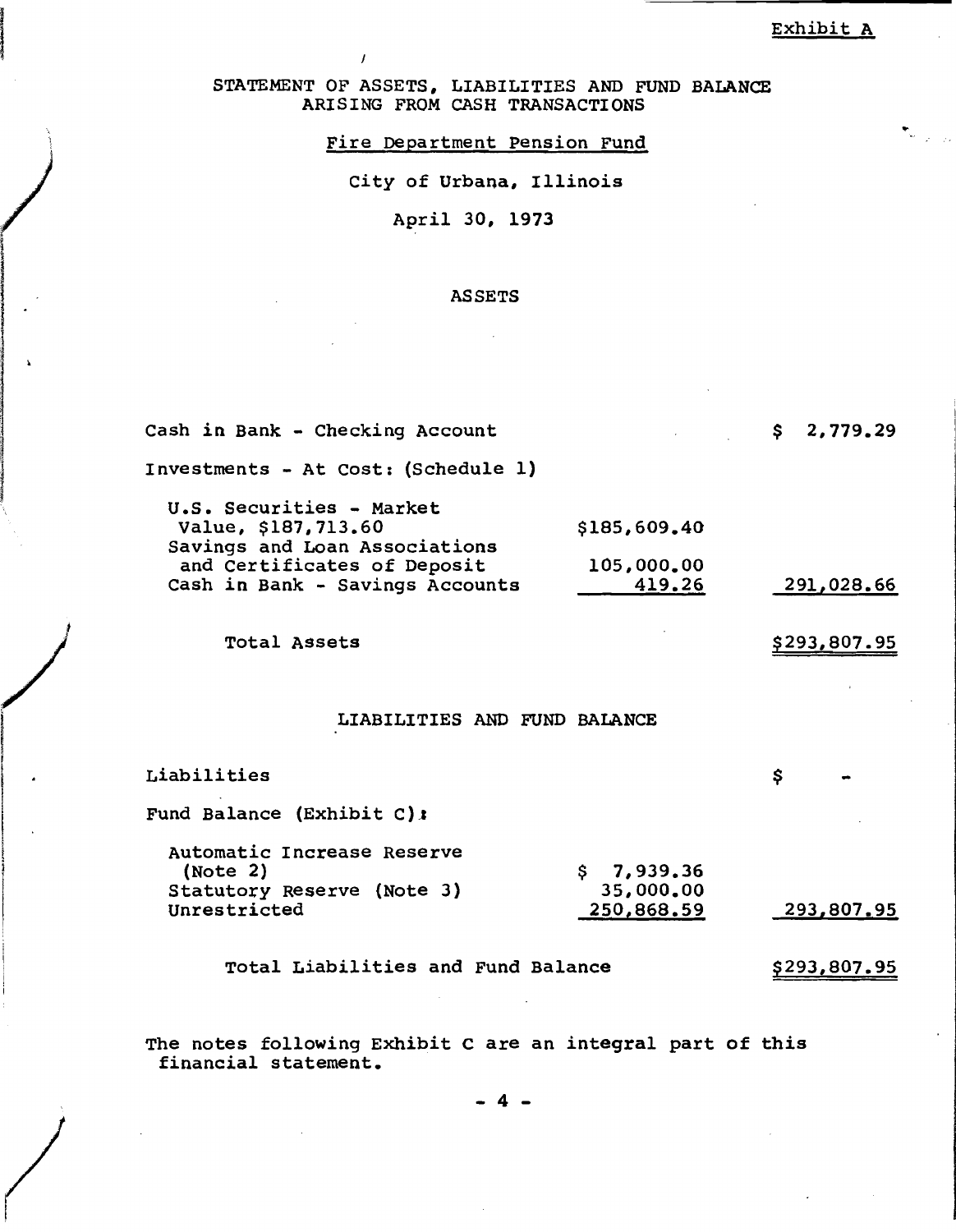STATEMENT OF REVENUE COLLECTED AND EXPENSES PAID

Fire Department Pension Fund

city of Urbana, Illinois

)

12. (1994)<br>1944 - Paul Baltimore, american<br>1945 - Paul Baltimore, actor

14%44/0680646 **ISBN 2006-0006** Hallmark **I** 

/

**International Control** ,J

1 .

For the year Ended April 30, 1973

| Revenue Collected                      |             |
|----------------------------------------|-------------|
| Taxes                                  | \$45,768.60 |
| Licenses                               | 460.38      |
| Salary Deductions                      | 24,962,78   |
| Interest on U.S. Government Securities | 11,635,00   |
| Interest on Savings and Loan Shares    |             |
|                                        |             |
| and Certificates of Deposit            | 5,185,35    |
| Contribution of City of Urbana         | 2,238.54    |
| Interest on Savings Account            | 201.50      |
|                                        |             |
| <b>Total Revenue</b>                   | 90,452.15   |
|                                        |             |
| <b>Expenses Paid</b>                   |             |
| Pensions Paid                          | 31,721.64   |
| Audit Expense                          | 618.00      |
| Bank Fees and Miscellaneous            | 58.00       |
|                                        |             |
| Total Expenses                         | 32,397.64   |
|                                        |             |
| Excess of Revenue Over Expenditures    | \$58,054.51 |
|                                        |             |

The notes following Exhibit C are an integral part of this financial statement.

 $5 -$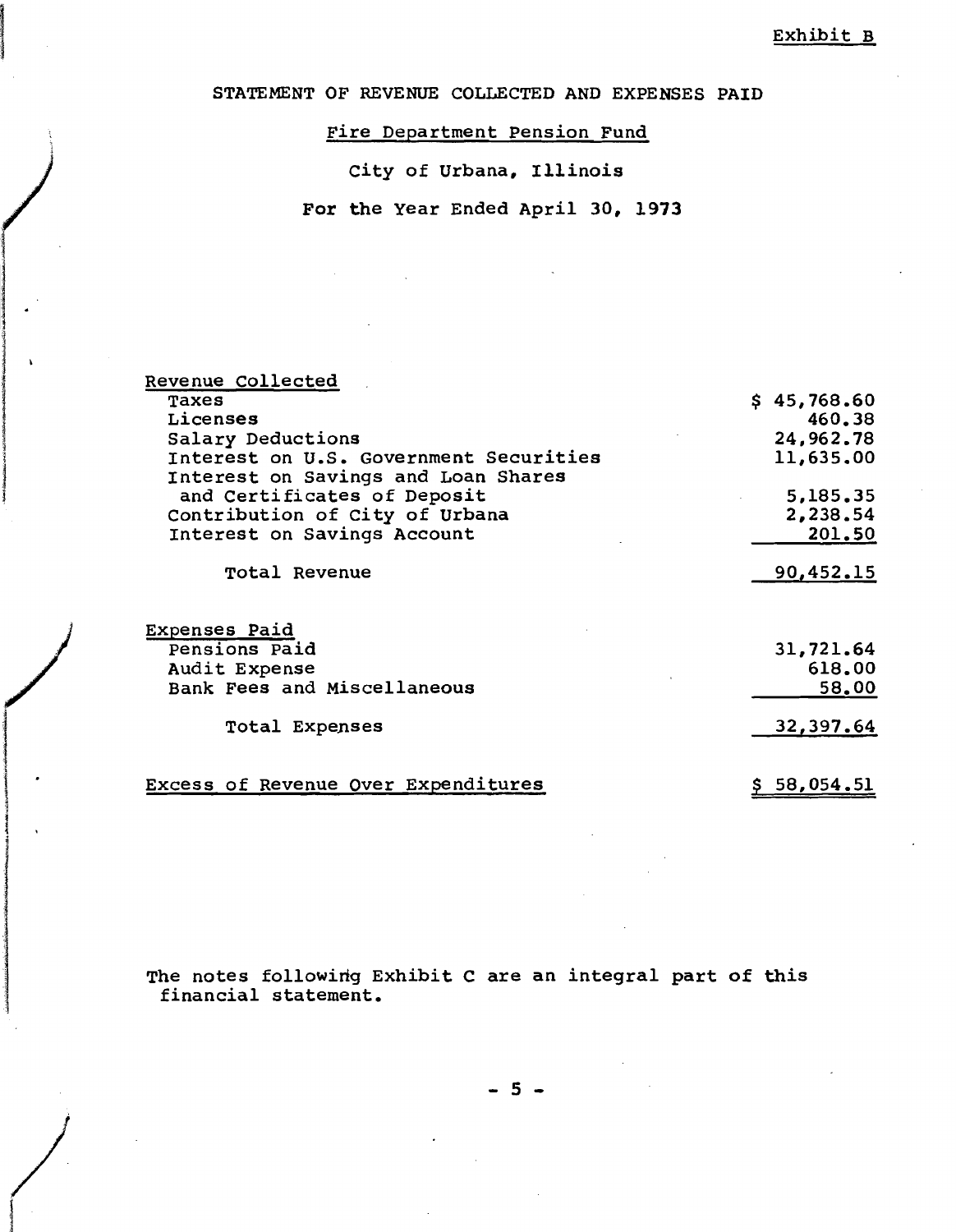Exhibit C

STATEMENT OF CHANGES IN FUND BALANCE

# Fire Department Pension Fund

# City of Urbana, Illinois

For the Year Ended April 30, 1973

|                                                                         | Unrestricted<br>Fund | Automatic<br>Increase<br>Reserve<br>(Note 2) | Statutory<br>Reserve<br>(Note 3) |
|-------------------------------------------------------------------------|----------------------|----------------------------------------------|----------------------------------|
| Balance, May 1, 1972                                                    | \$199,458.44         | 3,295,00<br>\$.                              | \$33,000.00                      |
| <b>Excess of Revenue</b><br>Collected Over Expenses<br>Paid (Exhibit B) | 58,054.51            |                                              |                                  |
| Allocation to Specific<br>Reserves for Year                             | 6,644.36)            | 4,644.36                                     | 2,000,00                         |
| Balance, April 30,<br>1973                                              | \$250,868.59         | 7,939.36                                     | \$35,000.00                      |

)<br>*)* 

/

in the main way

The notes following this Exhibit are an integral part of this financial statement.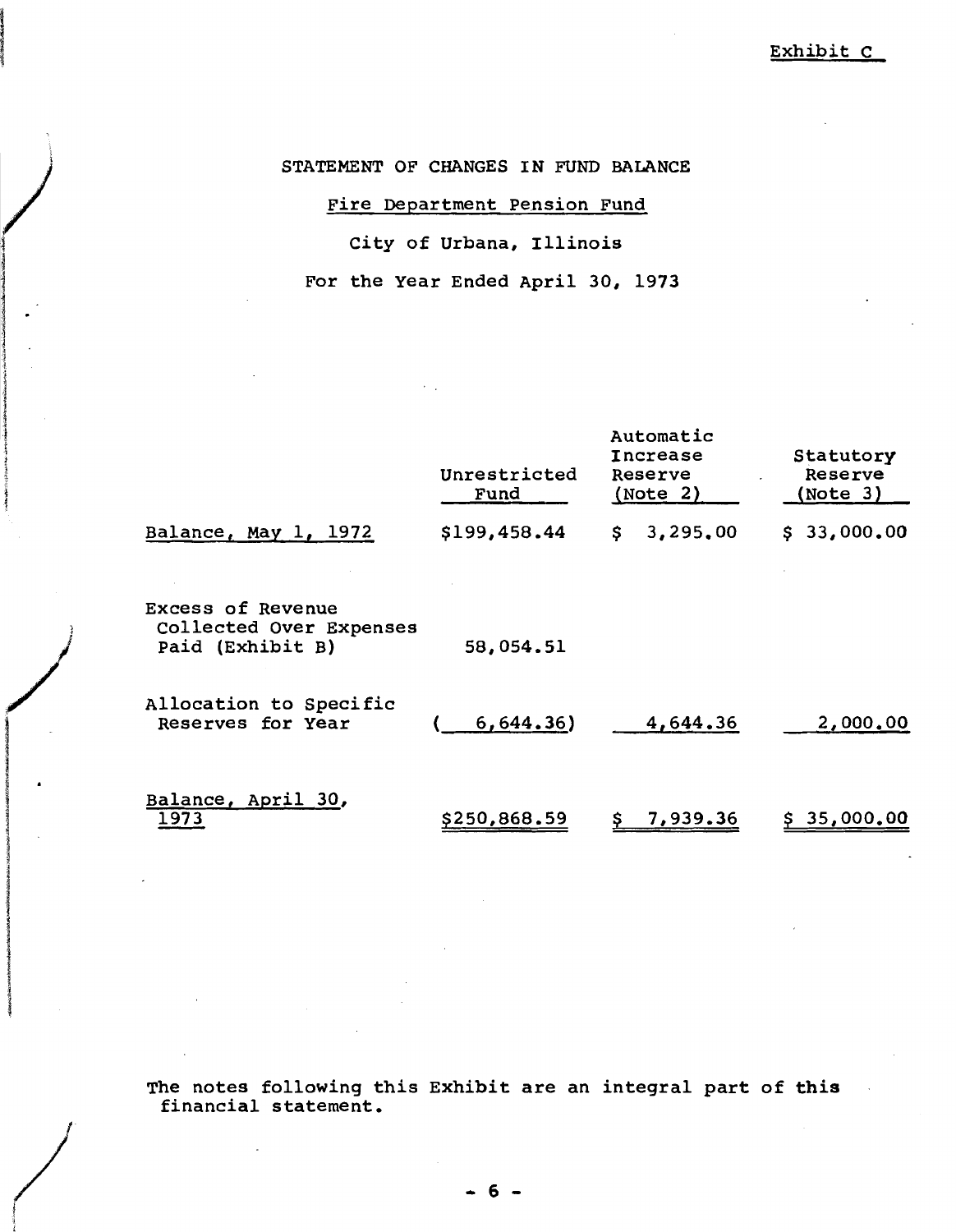### NOTES TO FINANCIAL STATEMENTS

#### *Fire* Department Pension Fund

City of Urbana, Illinois

)<br>1<br>1

/

 $\overline{\phantom{a}}$ 

April 30, 1973

1. The *Fire* Department pension Fund reports are prepared on the cash basis method of accounting.

The principal assets not listed because of the cash basis method of accounting are net taxes receivable of \$105,895.65 and interest receivable of \$3,206.16, both of which are to be received in the next fiscal year.

- 2. The september 1971 amendment to the Illinois Pension code specifies that an Automatic Increase Reserve is to be established and maintained into which 1/2% of participants' salaries withheld from the participants and an equal amount contributed by the municipality is to be allocated. An additional allocation for interest of 4% on the beginning reserve balance is to be made each year. For 1973, the additional amount allocated to this reserve was 1/2% of participants' salaries, \$2,256.28; the city's contribution, \$2,256.28: plus 4% interest on the beginning balance of \$131.80 for <sup>a</sup> total increase of \$4,644.36.
- 3. As amended in september 1971, the Illinois Pension code also requires the establishment and maintenance of <sup>a</sup> reserve to ensure the payment of obligations incurred under the pension code. The minimum as specified in the code is to be no less than \$1,000 per 1,000 inhabitants in the municipality concerned. The most recent population fiqure for the City of Urbana was  $34,724$  people. Thus, the reserve was established for the year ended April  $30_{+}$ <br>1973 at \$35,000. This reserve is not to be considered This reserve is not to be considered as an actuarial reserve.
- 4. At the present time an unfunded accrued liability of \$842,857.00 exists which *is* the required amount necessary to meet the actuarial reserve requirements of the State of Illinois Department of Insurance. This amount is being funded through tax levies for the next <sup>35</sup> 2/3 years at \$44,768.00 per year. The \$44,768.00 *is* included in the 1972 tax levy of \$111,287.00 with the remaining \$66,519.00 being levied to meet current requirements. The deficiency above occurred as <sup>a</sup> result of prior year's tax levies not meeting the minimum levy requirement as prescribed in Section 4-118 of the Illinois Pension Code.